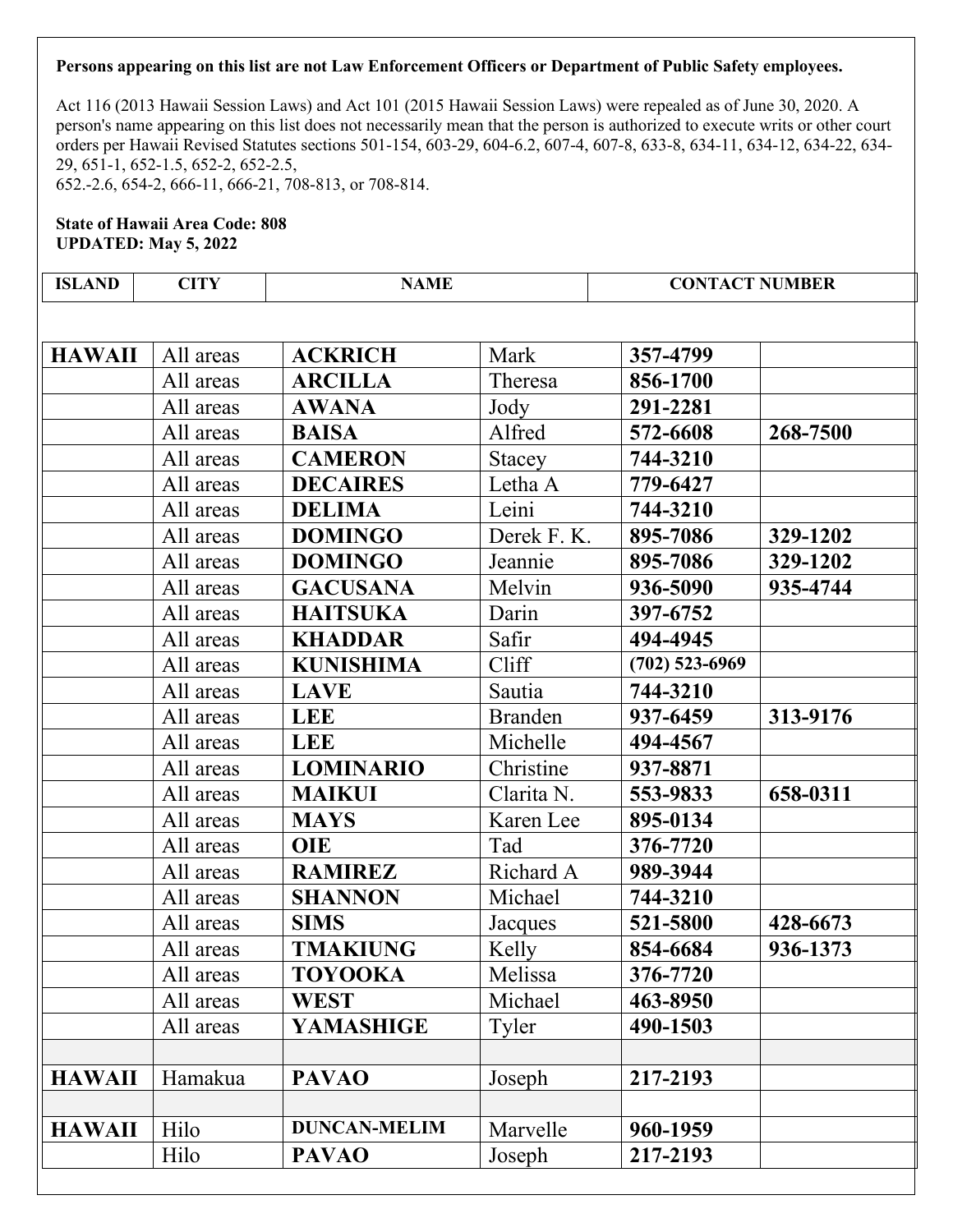Act 116 (2013 Hawaii Session Laws) and Act 101 (2015 Hawaii Session Laws) were repealed as of June 30, 2020. A person's name appearing on this list does not necessarily mean that the person is authorized to execute writs or other court orders per Hawaii Revised Statutes sections 501-154, 603-29, 604-6.2, 607-4, 607-8, 633-8, 634-11, 634-12, 634-22, 634- 29, 651-1, 652-1.5, 652-2, 652-2.5, 652.-2.6, 654-2, 666-11, 666-21, 708-813, or 708-814.

| ND<br>ISI | 71T | \ MF | <b>\CT NUMBER</b><br>$\cap$ NT<br>$\sim$ |
|-----------|-----|------|------------------------------------------|
|-----------|-----|------|------------------------------------------|

| <b>HAWAII</b> | Hilo        | <b>TMAKIUNG</b> | Christopher     | 640-0935         |          |
|---------------|-------------|-----------------|-----------------|------------------|----------|
|               | Hilo        | <b>TMAKIUNG</b> | <b>Nicholas</b> | 938-7556         |          |
|               |             |                 |                 |                  |          |
| <b>HAWAII</b> | Kailua-Kona | <b>MATTOS</b>   | Sherry          | 430-1390         |          |
|               | Kailua-Kona | <b>PAVAO</b>    | Joseph          | 217-2193         |          |
|               | Kailua-Kona | <b>TMAKIUNG</b> | Nicholas        | 938-7556         |          |
|               |             |                 |                 |                  |          |
| <b>HAWAII</b> | Kamuela     | <b>KALUNA</b>   | John            | 854-4701         |          |
|               | Kamuela     | <b>MATTOS</b>   | Sherry          | 430-1390         |          |
|               |             |                 |                 |                  |          |
| <b>HAWAII</b> | Ka'u        | <b>PAVAO</b>    | Joseph          | 217-2193         |          |
|               |             |                 |                 |                  |          |
| <b>HAWAII</b> | Ocean View  | <b>MATTOS</b>   | Sherry          | 430-1390         |          |
|               |             |                 |                 |                  |          |
| <b>HAWAII</b> | Pahoa       | <b>TMAKIUNG</b> | Nicholas        | 938-7556         |          |
|               |             |                 |                 |                  |          |
| <b>HAWAII</b> | Puna        | <b>PAVAO</b>    | Joseph          | 217-2193         |          |
|               |             |                 |                 |                  |          |
| <b>HAWAII</b> | Waikoloa    | <b>KALUNA</b>   | John K.         | 854-4701         |          |
|               | Waikoloa    | <b>MATTOS</b>   | Sherry          | 430-1390         |          |
|               |             |                 |                 |                  |          |
| <b>KAUAI</b>  | All areas   | <b>ACKRICH</b>  | Mark            | 357-2409         |          |
|               | All areas   | <b>AH LOO</b>   | Roselani        | 344-9558         |          |
|               | All areas   | <b>AWANA</b>    | Jody            | 291-2281         |          |
|               | All areas   | <b>BAISA</b>    | Alfred          | 572-6608         | 268-7500 |
|               | All areas   | <b>BILCICH</b>  | Eric            | 278-8974         |          |
|               | All areas   | <b>BILCICH</b>  | Amy             | 278-8974         |          |
|               | All areas   | <b>CAMERON</b>  | <b>Stacey</b>   | 744-3210         |          |
|               | All areas   | <b>DECAIRES</b> | Letha A         | 779-6427         |          |
|               | All areas   | <b>DELIMA</b>   | Leini           | 744-3210         |          |
|               | All areas   | <b>HAITUKA</b>  | Darin           | 397-6752         |          |
|               | All areas   | <b>JULIANO</b>  | Alicia          | $(760)$ 201-7323 |          |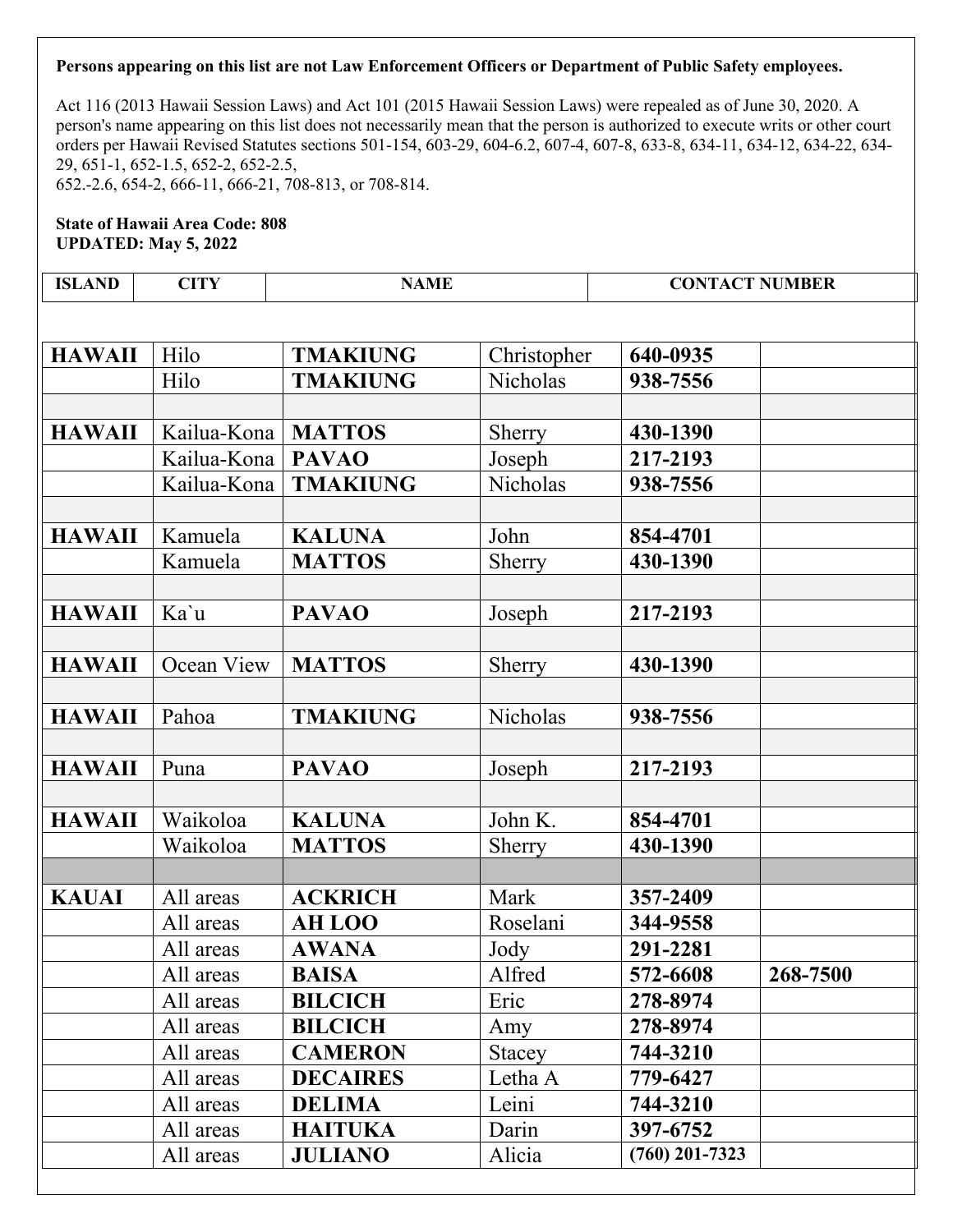Act 116 (2013 Hawaii Session Laws) and Act 101 (2015 Hawaii Session Laws) were repealed as of June 30, 2020. A person's name appearing on this list does not necessarily mean that the person is authorized to execute writs or other court orders per Hawaii Revised Statutes sections 501-154, 603-29, 604-6.2, 607-4, 607-8, 633-8, 634-11, 634-12, 634-22, 634- 29, 651-1, 652-1.5, 652-2, 652-2.5, 652.-2.6, 654-2, 666-11, 666-21, 708-813, or 708-814.

### **State of Hawaii Area Code: 808 UPDATED: May 5, 2022**

| <b>ISLAND</b>  | <b>CITY</b> | <b>NAME</b>      |          | <b>CONTACT NUMBER</b> |          |  |  |
|----------------|-------------|------------------|----------|-----------------------|----------|--|--|
|                |             |                  |          |                       |          |  |  |
| <b>KAUAI</b>   | All areas   | <b>KUNISHIMA</b> | Cliff    | $(702)$ 523-6969      |          |  |  |
|                | All areas   | <b>LAVE</b>      | Sautia   | 744-3210              |          |  |  |
|                | All areas   | <b>OIE</b>       | Tad      | 376-7720              |          |  |  |
|                | All areas   | <b>SHANNON</b>   | Michael  | 744-3210              |          |  |  |
|                | All areas   | <b>SIMS</b>      | Jacques  | 521-5800              | 428-6673 |  |  |
|                | All areas   | <b>TOYOOKA</b>   | Melissa  | 376-7720              |          |  |  |
|                | All areas   | <b>WEST</b>      | Michael  | 463-8950              |          |  |  |
|                | All areas   | <b>YAMASHIGE</b> | Tyler    | 490-1503              |          |  |  |
|                |             |                  |          |                       |          |  |  |
| <b>KAUAI</b>   | Kekaha      | <b>KANESHIRO</b> | Arnold   | 651-3631              |          |  |  |
|                |             |                  |          |                       |          |  |  |
| <b>KAUAI</b>   | Lihue       | <b>KANESHIRO</b> | Arnold   | 651-3631              |          |  |  |
|                |             |                  |          |                       |          |  |  |
| <b>LANAI</b>   | All areas   | <b>ACKRICH</b>   | Mark     | 357-2409              |          |  |  |
|                | All areas   | <b>AH LOO</b>    | Roselani | 344-9558              |          |  |  |
|                | All areas   | <b>AWANA</b>     | Jody     | 291-2281              |          |  |  |
|                | All areas   | <b>BAISA</b>     | Alfred   | 572-6608              | 268-7500 |  |  |
|                | All areas   | <b>CAMERON</b>   | Stacey   | 744-3210              |          |  |  |
|                | All areas   | <b>DELIMA</b>    | Leini    | 744-3210              |          |  |  |
|                | All areas   | <b>HAITSUKA</b>  | Darin    | 397-6752              |          |  |  |
|                | All areas   | <b>JORG</b>      | Douglas  | 344-3191              |          |  |  |
|                | All areas   | <b>KUNISHIMA</b> | Cliff    | $(702)$ 523-6969      |          |  |  |
|                | All areas   | <b>LAVE</b>      | Sautia   | 744-3210              |          |  |  |
|                | All areas   | <b>PUNAHELE</b>  | Jerry M. | 315-5742              |          |  |  |
|                | All areas   | <b>SHANNON</b>   | Michael  | 744-3210              |          |  |  |
|                | All areas   | <b>SIMS</b>      | Jacques  | 521-5800              | 428-6673 |  |  |
|                | All areas   | WEST             | Michael  | 463-8950              |          |  |  |
|                | All areas   | YAMASHIGE        | Tyler    | 490-1503              |          |  |  |
|                |             |                  |          |                       |          |  |  |
| <b>MOLOKAI</b> | All areas   | <b>ACKRICH</b>   | Mark     | 357-2409              |          |  |  |

All areas **AH LOO** Roselani **344-9558** All areas **AWANA** Jody **291-2281**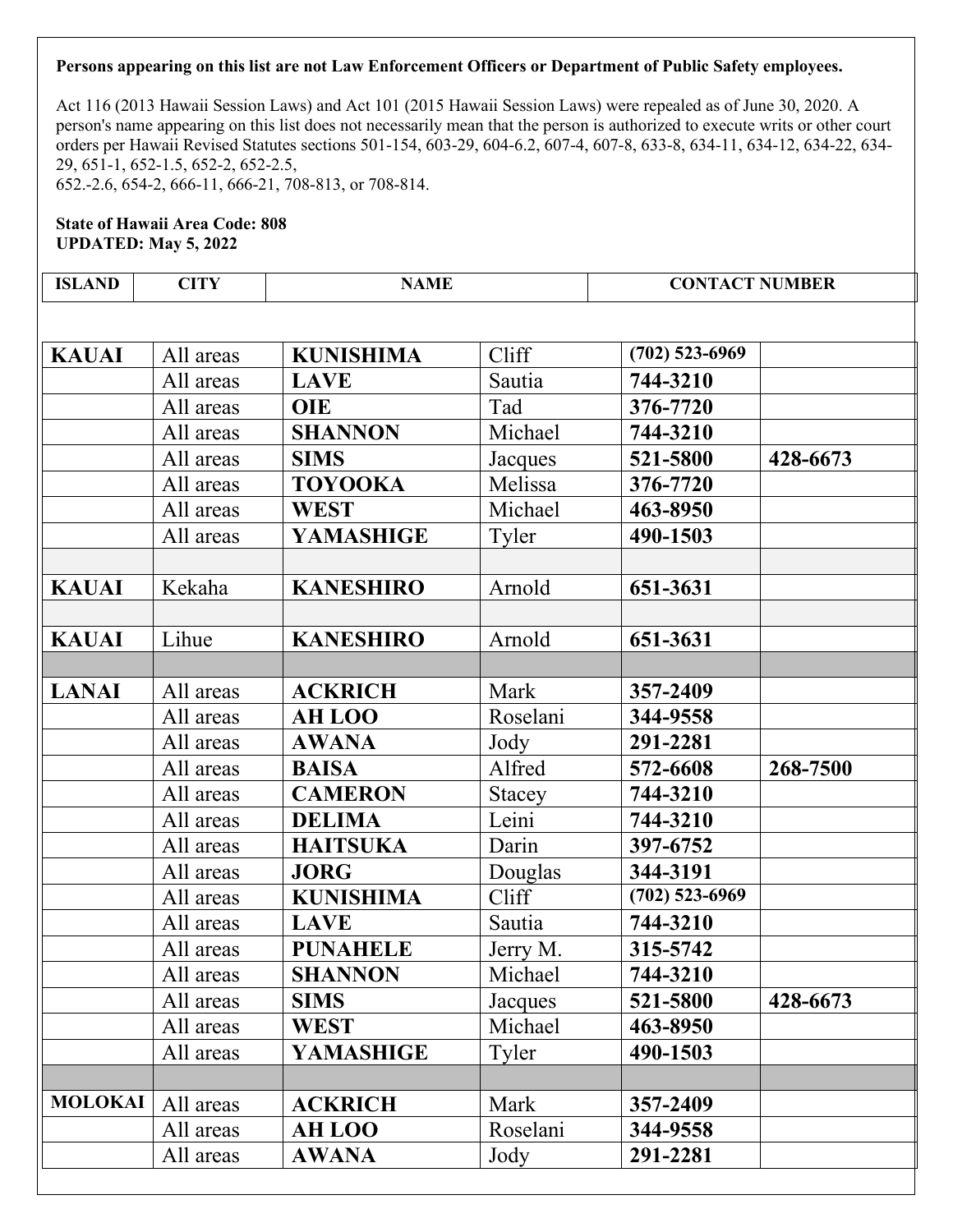Act 116 (2013 Hawaii Session Laws) and Act 101 (2015 Hawaii Session Laws) were repealed as of June 30, 2020. A person's name appearing on this list does not necessarily mean that the person is authorized to execute writs or other court orders per Hawaii Revised Statutes sections 501-154, 603-29, 604-6.2, 607-4, 607-8, 633-8, 634-11, 634-12, 634-22, 634- 29, 651-1, 652-1.5, 652-2, 652-2.5, 652.-2.6, 654-2, 666-11, 666-21, 708-813, or 708-814.

| <b>ISLAND</b>  | <b>CITY</b> | <b>NAME</b>      |               | <b>CONTACT NUMBER</b> |          |
|----------------|-------------|------------------|---------------|-----------------------|----------|
|                |             |                  |               |                       |          |
| <b>MOLOKAI</b> | All areas   | <b>BAISA</b>     | Alfred        | 572-6608              | 268-7500 |
|                | All areas   | <b>BURROWS</b>   | Victoria      | 336-0526              |          |
|                | All areas   | <b>CAMERON</b>   | <b>Stacey</b> | 744-3210              |          |
|                | All areas   | <b>DECAIRES</b>  | Letha A       | 779-6427              |          |
|                | All areas   | <b>DELIMA</b>    | Leini         | 744-3210              |          |
|                | All areas   | <b>HAITSUKA</b>  | Darin         | 397-6752              |          |
|                | All areas   | <b>JORG</b>      | Douglas       | 344-3191              |          |
|                | All areas   | <b>KUNISHIMA</b> | Cliff         | $(702)$ 523-6969      |          |
|                | All areas   | <b>LAVE</b>      | Sautia        | 744-3210              |          |
|                | All areas   | <b>MAIKUI</b>    | Clarita N.    | 553-9833              | 658-0311 |
|                | All areas   | <b>MEYER SR.</b> | Timothy       | 558-8587              |          |
|                | All areas   | <b>PUNAHELE</b>  | Jerry M.      | 315-5742              |          |
|                | All areas   | <b>SHANNON</b>   | Michael       | 744-3210              |          |
|                | All areas   | <b>SIMS</b>      | Jacques       | 521-5800              | 428-6673 |
|                | All areas   | <b>WEST</b>      | Michael       | 463-8950              |          |
|                | All areas   | <b>YAMASHIGE</b> | Tyler         | 490-1503              |          |
|                |             |                  |               |                       |          |
| <b>MAUI</b>    | All areas   | <b>ACKRICH</b>   | Mark          | 357-2409              |          |
|                | All areas   | <b>AH LOO</b>    | Roselani      | 344-9558              |          |
|                | All areas   | <b>ARCILLA</b>   | Theresa       | 856-1700              |          |
|                | All areas   | <b>AWANA</b>     | Jody          | 291-2281              |          |
|                | All areas   | <b>BAISA</b>     | Alfred        | 572-6608              | 268-7500 |
|                | All areas   | <b>BARCA</b>     | Christopher   | 244-2242              |          |
|                | All areas   | <b>CAMERON</b>   | <b>Stacey</b> | 744-3210              |          |
|                | All areas   | <b>CURLEY</b>    | Christopher   | 283-2035              |          |
|                | All areas   | <b>DECAIRES</b>  | Letha A       | 779-6427              |          |
|                | All areas   | <b>DELIMA</b>    | Leini         | 744-3210              |          |
|                | All areas   | <b>HAITSUKA</b>  | Darin         | 397-6752              |          |
|                | All areas   | <b>JORG</b>      | Douglas       | 344-3191              |          |
|                | All areas   | <b>JULIANO</b>   | Alicia        | $(760)$ 201-7323      |          |
|                | All areas   | <b>KUNISHIMA</b> | Cliff         | $(702)$ 523-6969      |          |
|                | All areas   | <b>LAVE</b>      | Sautia        | 744-3210              |          |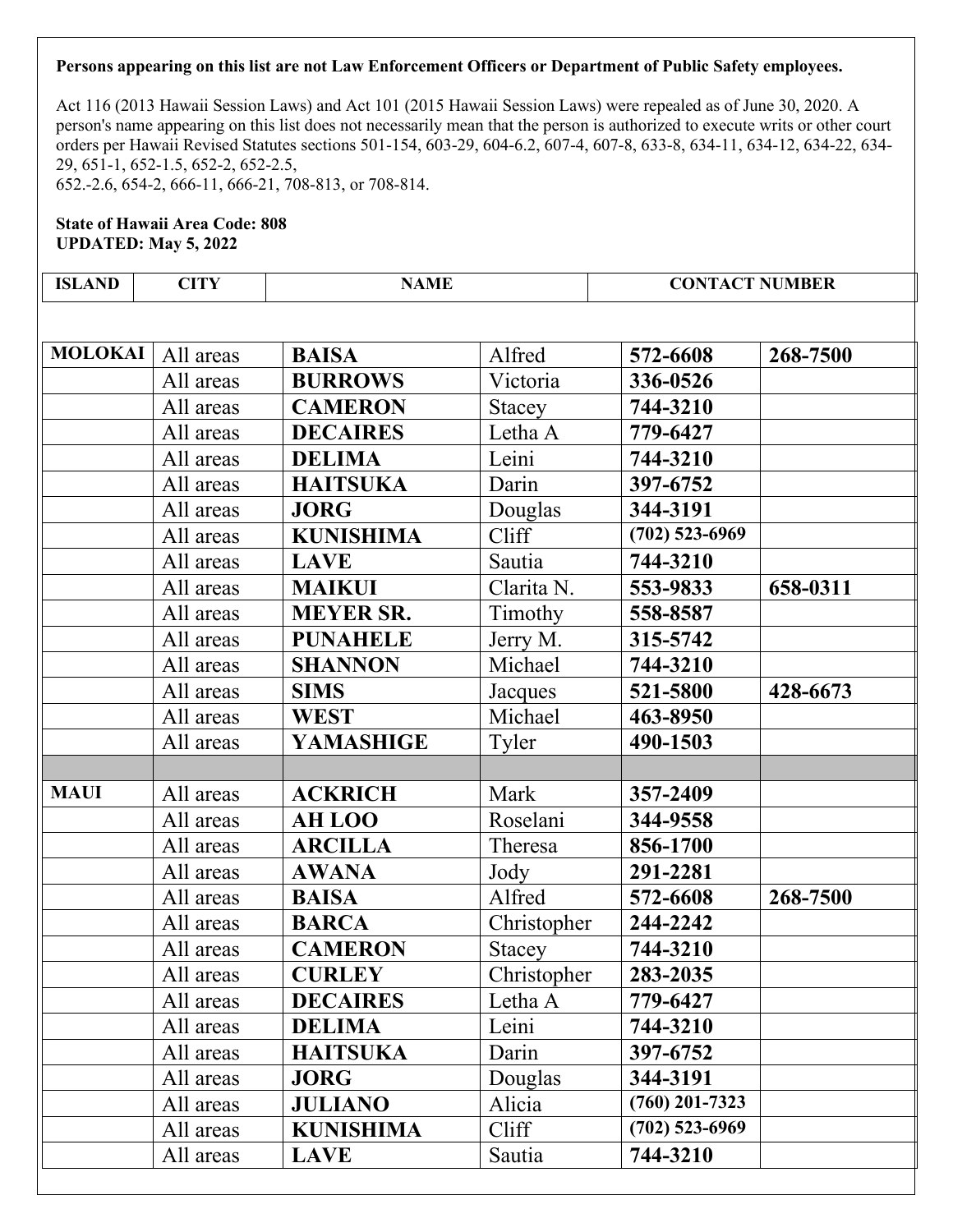Act 116 (2013 Hawaii Session Laws) and Act 101 (2015 Hawaii Session Laws) were repealed as of June 30, 2020. A person's name appearing on this list does not necessarily mean that the person is authorized to execute writs or other court orders per Hawaii Revised Statutes sections 501-154, 603-29, 604-6.2, 607-4, 607-8, 633-8, 634-11, 634-12, 634-22, 634- 29, 651-1, 652-1.5, 652-2, 652-2.5, 652.-2.6, 654-2, 666-11, 666-21, 708-813, or 708-814.

**State of Hawaii Area Code: 808 UPDATED: May 5, 2022** 

| <b>ISLAND</b> | <b>CITY</b> | <b>NAME</b>      |                |          | <b>CONTACT NUMBER</b> |
|---------------|-------------|------------------|----------------|----------|-----------------------|
|               |             |                  |                |          |                       |
| <b>MAUI</b>   | All areas   | <b>MAFI</b>      | Fausaga        | 561-7229 |                       |
|               | All areas   | <b>OIE</b>       | Tad            | 376-7720 |                       |
|               | All areas   | <b>PUNAHELE</b>  | Jerry M.       | 315-5742 |                       |
|               | All areas   | <b>SHANNON</b>   | Michael        | 744-3210 |                       |
|               | All areas   | <b>SIMS</b>      | Jacques        | 521-5800 | 428-6673              |
|               | All areas   | <b>SMYTHE</b>    | Michael        | 264-5795 |                       |
|               | All areas   | <b>TOYOOKA</b>   | Melissa        | 376-7720 |                       |
|               | All areas   | <b>YAMASHIGE</b> | Tyler          | 490-1503 |                       |
|               |             |                  |                |          |                       |
| <b>MAUI</b>   | Haiku       | <b>WEST</b>      | Michael        | 463-8950 |                       |
|               |             |                  |                |          |                       |
| <b>MAUI</b>   | Hana        | <b>AH LOO</b>    | Isaiah         | 344-9558 |                       |
|               | Hana        | <b>WEST</b>      | Michael        | 463-8950 |                       |
|               |             |                  |                |          |                       |
| <b>MAUI</b>   | Kaanapali   | <b>WEST</b>      | Michael        | 463-8950 |                       |
|               |             |                  |                |          |                       |
| <b>MAUI</b>   | Kahului     | <b>AH LOO</b>    | Isaiah         | 344-9558 |                       |
|               | Kahului     | <b>WEST</b>      | Michael        | 463-8950 |                       |
|               | Kahului     | <b>WILLIAMS</b>  | Christopher J. | 264-5406 |                       |
|               | Kahului     | <b>WILLIAMS</b>  | Sarah          | 357-0308 |                       |
|               |             |                  |                |          |                       |
| <b>MAUI</b>   | Kihei       | <b>WEST</b>      | Michael        | 463-8950 |                       |
|               | Kihei       | <b>WILLIAMS</b>  | Christopher J. | 264-5406 |                       |
|               | Kihei       | <b>WILLIAMS</b>  | Sarah          | 357-0308 |                       |
|               |             |                  |                |          |                       |
| <b>MAUI</b>   | Kula        | <b>WEST</b>      | Michael        | 463-8950 |                       |
|               | Kula        | <b>WILLIAMS</b>  | Christopher J  | 264-5406 |                       |
|               | Kula        | <b>WILLIAMS</b>  | Sarah          | 357-0308 |                       |
|               |             |                  |                |          |                       |
| <b>MAUI</b>   | Lahaina     | <b>WEST</b>      | Michael        | 463-8950 |                       |
|               | Lahaina     | <b>WILLIAMS</b>  | Christopher J. | 264-5406 |                       |

Lahaina **WILLIAMS** Sarah 357-0308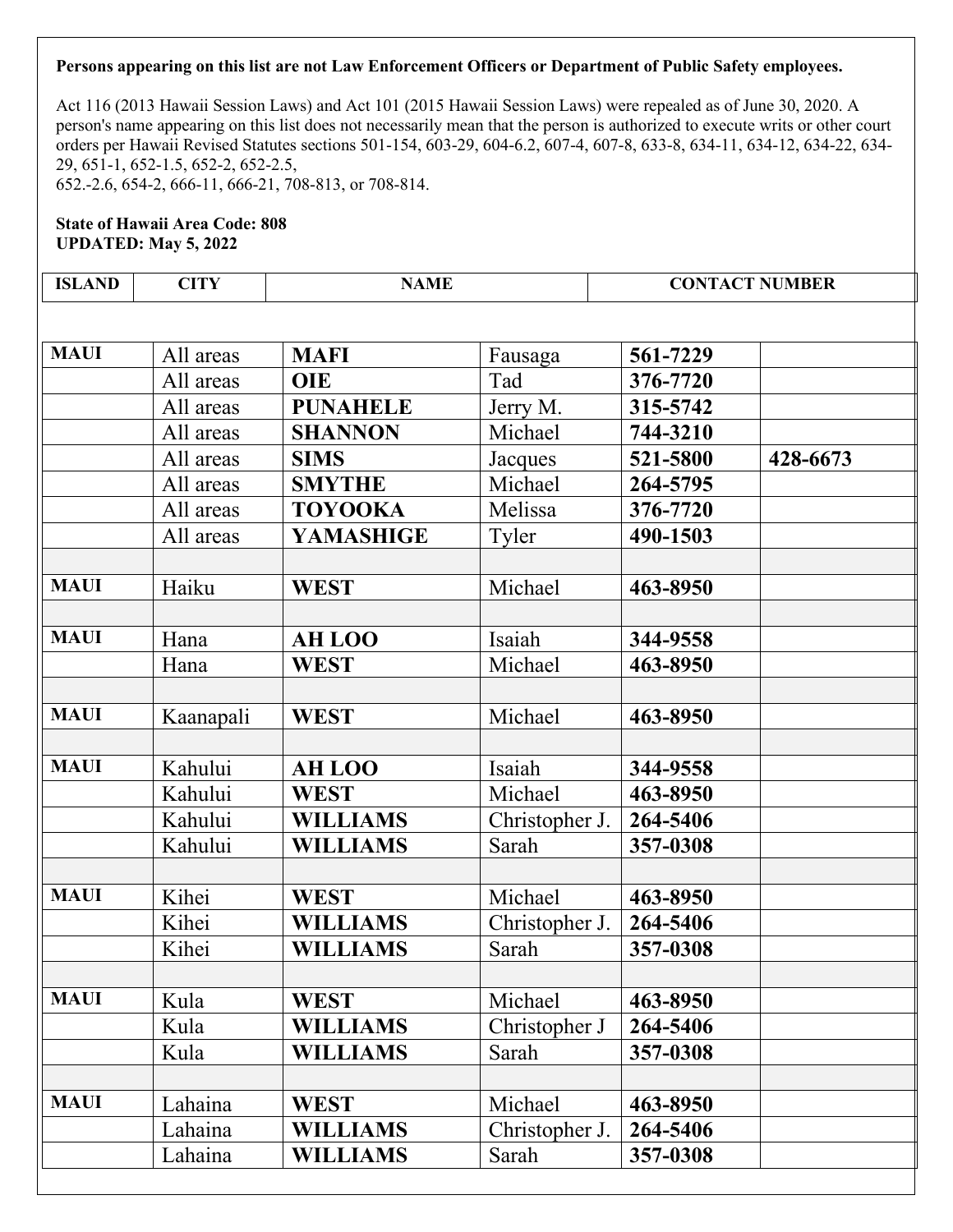Act 116 (2013 Hawaii Session Laws) and Act 101 (2015 Hawaii Session Laws) were repealed as of June 30, 2020. A person's name appearing on this list does not necessarily mean that the person is authorized to execute writs or other court orders per Hawaii Revised Statutes sections 501-154, 603-29, 604-6.2, 607-4, 607-8, 633-8, 634-11, 634-12, 634-22, 634- 29, 651-1, 652-1.5, 652-2, 652-2.5, 652.-2.6, 654-2, 666-11, 666-21, 708-813, or 708-814.

## **State of Hawaii Area Code: 808 UPDATED: May 5, 2022**

| <b>ISLAND</b> | <b>CITY</b> | <b>NAME</b>         |                | <b>CONTACT NUMBER</b> |          |
|---------------|-------------|---------------------|----------------|-----------------------|----------|
|               |             |                     |                |                       |          |
|               |             |                     |                |                       |          |
|               |             |                     |                |                       |          |
| <b>MAUI</b>   | Makawao     | <b>CURRY</b>        | Clifford       | 344-0005              |          |
|               | Makawao     | <b>WEST</b>         | Michael        | 463-8950              |          |
|               | Makawao     | <b>WILLIAMS</b>     | Christopher J. | 264-5406              |          |
|               | Makawao     | <b>WILLIAMS</b>     | Sarah          | 357-0308              |          |
|               |             |                     |                |                       |          |
| <b>MAUI</b>   | Paia        | <b>WEST</b>         | Michael        | 463-8950              |          |
|               | Paia        | <b>WILLIAMS</b>     | Christopher J. | 264-5406              |          |
|               |             |                     |                |                       |          |
| <b>MAUI</b>   | Pukalani    | <b>WEST</b>         | Michael        | 463-8950              |          |
|               | Pukalani    | <b>WILLIAMS</b>     | Christopher J. | 264-5406              |          |
|               | Pukalani    | <b>WILLIAMS</b>     | Sarah          | 357-0308              |          |
|               |             |                     |                |                       |          |
| <b>MAUI</b>   | Wailuku     | <b>AH LOO</b>       | Isaiah         | 344-9558              |          |
| <b>MAUI</b>   | Wailuku     | <b>WEST</b>         | Michael        | 463-8950              |          |
|               | Wailuku     | <b>WILLIAMS</b>     | Christopher J. | 264-5406              |          |
|               |             |                     |                |                       |          |
| <b>OAHU</b>   | Aiea        | <b>TORRES</b>       | Jesus          | 384-1110              |          |
|               |             |                     | aka:Jessie     |                       |          |
|               |             |                     |                |                       |          |
| <b>OAHU</b>   | All areas   | <b>ACKRICH</b>      | Mark           | 357-4799              |          |
|               | All areas   | <b>ALLEN</b>        | Debra L.       | $(833) 742 -$         | 829-7189 |
|               |             |                     |                | 5536 x1               |          |
|               | All areas   | <b>ARCILLA</b>      | Theresa        | 856-1700              |          |
|               | All areas   | <b>AWANA</b>        | Jody           | 291-2281              |          |
|               | All areas   | <b>BAISA</b>        | Alfred         | 572-6608              | 268-7500 |
|               | All areas   | <b>BAGUIO</b>       | Christie       | 723-0447              |          |
|               | All areas   | <b>CAMERON</b>      | Stacey         | 744-3210              |          |
|               | All areas   | <b>CARRASCO III</b> | Jacinto        | 521-5800              | 428-6673 |
|               | All areas   | <b>CARRASCO</b>     | Kana           | 521-5800              | 428-6673 |
|               | All areas   | <b>DECAIRES</b>     | Letha A        | 779-6427              |          |

All areas **DELIMA** Leini **744-3210**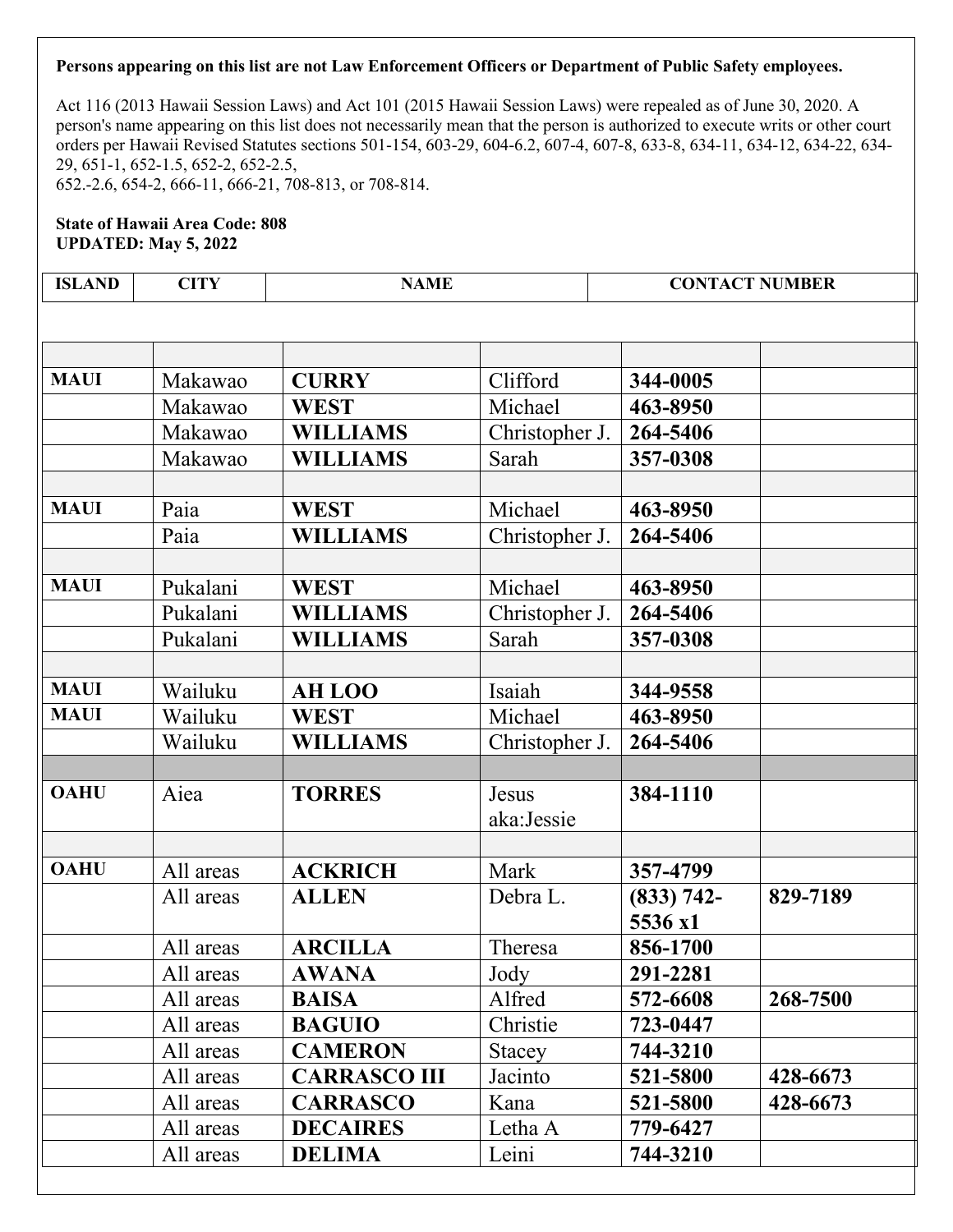Act 116 (2013 Hawaii Session Laws) and Act 101 (2015 Hawaii Session Laws) were repealed as of June 30, 2020. A person's name appearing on this list does not necessarily mean that the person is authorized to execute writs or other court orders per Hawaii Revised Statutes sections 501-154, 603-29, 604-6.2, 607-4, 607-8, 633-8, 634-11, 634-12, 634-22, 634- 29, 651-1, 652-1.5, 652-2, 652-2.5, 652.-2.6, 654-2, 666-11, 666-21, 708-813, or 708-814.

| <b>ISLAND</b> | <b>CITY</b> | <b>NAME</b>      |          | <b>CONTACT NUMBER</b> |          |
|---------------|-------------|------------------|----------|-----------------------|----------|
|               |             |                  |          |                       |          |
| <b>OAHU</b>   | All areas   | <b>ELOPH</b>     | Tom      | 649-0440              |          |
|               | All areas   | <b>GETCHELL</b>  | Jesse    | 376-7720              |          |
|               | All areas   | <b>HAITSUKA</b>  | Darin    | 397-6752              |          |
|               | All areas   | <b>KANE</b>      | Shannon  | 778-4020              |          |
|               | All areas   | <b>KUNISHIMA</b> | Cliff    | $(702)$ 523-6969      |          |
|               | All areas   | <b>LANGSNER</b>  | Adam     | 741-1645              |          |
|               | All areas   | <b>LAVE</b>      | Sautia   | 744-3210              |          |
|               | All areas   | <b>LAZO</b>      | Soliman  | 521-5800              | 428-6673 |
|               | All areas   | <b>MAFI</b>      | Fausaga  | 561-7229              |          |
|               | All areas   | <b>NISHIOKA</b>  | Greg     | 497-1641              |          |
|               | All areas   | <b>NOMURA</b>    | Sharla   | 342-9087              |          |
|               | All areas   | <b>OIE</b>       | Tad      | 376-7720              |          |
|               | All areas   | <b>QUELNAN</b>   | Leslie   | 376-7720              |          |
|               | All areas   | <b>RICHMOND</b>  | Rylie M. | 753-5588              |          |
|               | All areas   | <b>SHANNON</b>   | Michael  | 744-3210              |          |
|               | All areas   | <b>SILVA</b>     | Tammy A. | 230-0403              |          |
|               | All areas   | <b>SIMS</b>      | Jacques  | 521-5800              | 428-6673 |
|               | All areas   | <b>TAITANO</b>   | Tara     | 376-7720              |          |
|               | All areas   | <b>TAMAYORI</b>  | Nelson   | 479-5544              |          |
|               | All areas   | <b>TOYAMA</b>    | Daniel   | 222-6012              |          |
|               | All areas   | <b>TOYOOKA</b>   | Melissa  | 376-7720              |          |
|               | All areas   | <b>WEST</b>      | Michael  | 463-8950              |          |
|               | All areas   | <b>YAMASHIGE</b> | Tyler    | 490-1503              |          |
|               | All areas   | <b>YAMAMOTO</b>  | Michael  | 521-5800              | 428-6673 |
|               |             |                  |          |                       |          |
| <b>OAHU</b>   | Ewa Beach   | <b>MINDO</b>     | Romeo M. | 689-0360              | 227-2463 |
|               |             |                  |          |                       |          |
| <b>OAHU</b>   | Honolulu    | <b>AU</b>        | Gregory  | 376-7720              |          |
|               | Honolulu    | <b>BOCALBOS</b>  | Justin   | 376-7720              |          |
|               | Honolulu    | <b>LAGMAY</b>    | Phillip  | 845-0374              | 221-5292 |
|               | Honolulu    | <b>LODGE</b>     | Michael  | 861-7903              |          |
|               | Honolulu    | <b>MANGENE</b>   | Violet   | 343-9056              |          |